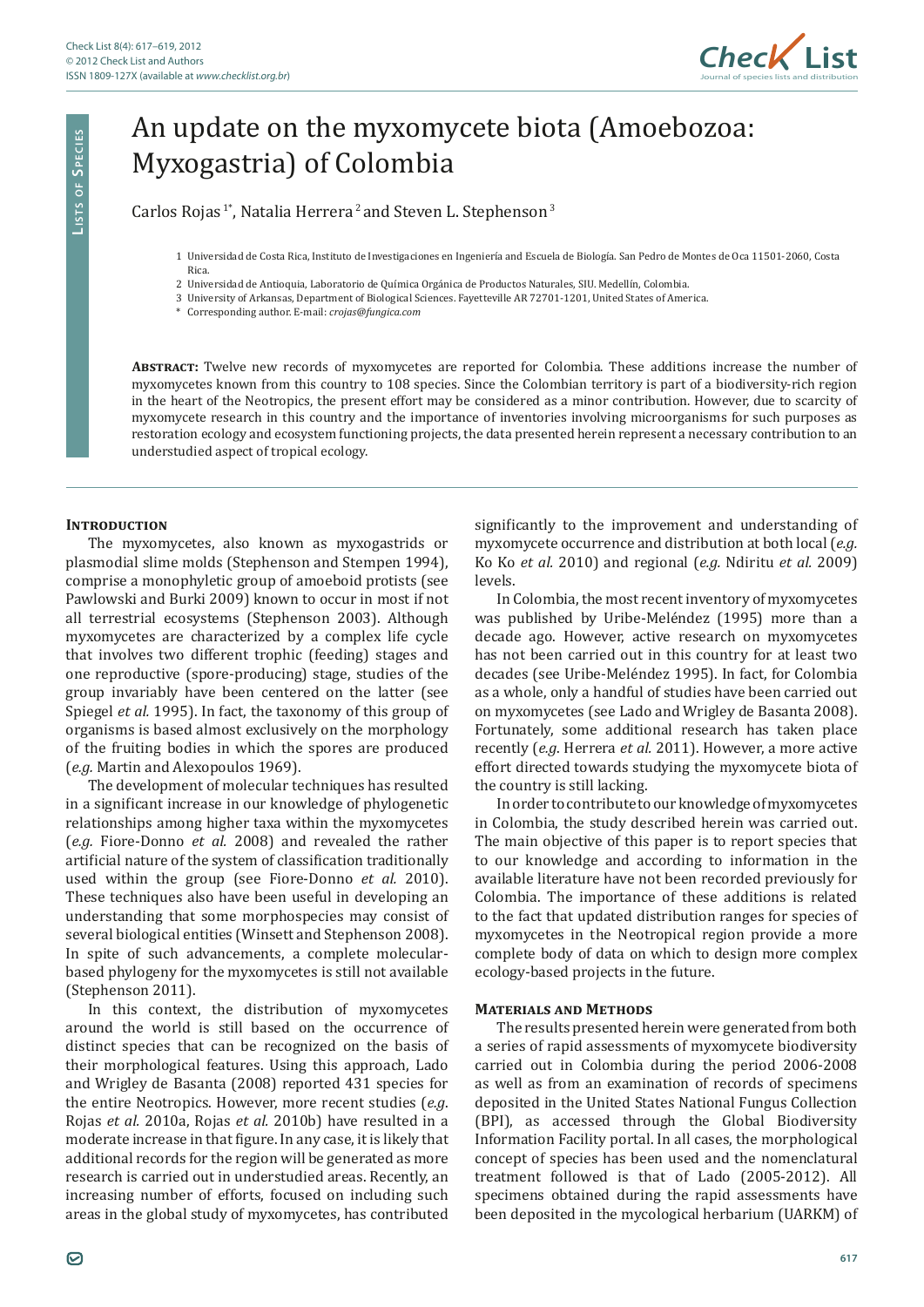For records collected by the authors, the specimens representing the sources of the records were obtained using a combination of both field and a laboratory-based methodology. In the first instance, fruiting bodies of myxomycetes were searched for on dead plant material according to the opportunistic protocol described by Cannon and Sutton (2004). For the laboratory-based methodology, the moist chamber culture technique outlined by Stephenson and Stempen (1994) was used. In both instances, when myxomycete fruiting bodies were found, small portions of the substrate with the specimens present were glued onto pieces of paper placed in small pasteboard boxes and then allowed to dry out at room temperature. After this process, identification of particular specimens was carried out using standard monographs (e.g., Martin and Alexopoulos 1969), after which they were placed in the herbarium.

# **Results and Discussion**

In the list that follows, species are arranged alphabetically by genus and then species. After the name of the species, the name of the collector is included along with the accession number for the herbarium where the specimen is deposited. The United States National Fungus Collections is abbreviated as BPI, whereas the mycological herbarium of the University of Arkansas as UARKM. Other relevant information such as collection date, location, elevation and coordinates also have been included. Finally, the administrative Colombian department in which the collection was made is listed at the end. Those georeferences that include information in the form of degrees, minutes and seconds represent measurements obtained directly in the field using a portable GPS unit, whereas those including only information in the form of degrees and seconds correspond to a centroid-based georeference derived by the authors using the information on the original herbarium label.

Species with a synonym provided represent records of previously unpublished taxa for Colombia for which the currently recognized name is different from the original name listed on the herbarium collection. Names marked with one asterisk correspond to species collected as part of the rapid assessments carried out by the authors. Names without an asterisk correspond to species for which records were found in the United States National Fungus Collections but which have not been reported for Colombia previously.

A total of 12 new records of myxomycetes for Colombia are reported as a result of the combined methodology used in the present study. Seven records are for specimens collected directly by the authors, whereas five were located in the database of the United States National Fungus Collections. All of these records of myxomycetes for Colombia are provided below.

# *Arcyria obvelata* (Oeder) Onsberg

K.P. Dumont, BPI 833262 as *Arcyria nutans* (Bull.) Grev.; July 4, 1978; road to Medellin near Tenjo, NW of Bogotá; elevation approximately 2500 m; 4°37'N, 74°5'W; Department of Cundinamarca.

#### *Comatricha laxa* Rostaf.

K.P. Dumont, BPI 821467; January 11, 1976; road between Bogota and Villavincencio via Caqueza, SW of Bogotá; elevation approximately 2700 m; 4°30'N, 74°7'W; Department of Cundinamarca.

## *Comatricha pulchella* (C. Bab.) Rostaf.

K.P. Dumont, BPI 822076; January 24, 1976; road to Antonio Nariño airport from Pasto, SW Colombia; elevation approximately 2400 m; 1°19'N, 77°16'W; Department of Nariño.

# \* *Comatricha tenerrima* (M.A. Curtis) G. Lister

N. Herrera, UARKM 36137, 36138 and 36142; March 16, 2008; University of Antioquia Campus, in a premontane moist forest; elevation 1460 m; 6°16'6" N, 75°34'13" W; Department of Antioquia.

## *\* Hemitrichia pardina* (Minakata) Ing

C. Rojas, UARKM 30453, 30463 and 30476; June 8, 2006; Santa Elena de Medellin, in a *Quercus humboldtii* dominated forest; elevation 2500 m; 6°13'7" N, 75°30'24" W; Department of Antioquia.

## *Hemitrichia spinifera* M.L. Farr

K.P. Dumont, BPI 838725; August 21, 1976; road between Bucaramanga and Pamplona, NW Colombia; elevation approximately 2400 m; 7°30'N, 72°32'W; Department of Norte de Santander. This collection represents an isotype of what is apparently a rare species as well as an unreported record for the Neotropics according to Lado and Wrigley de Basanta (2008).

#### *\* Licea minima* Fr.

C. Rojas, UARKM 30484, 30473, 30478, 30480 and 30481; June 11, 2006; San Sebastián de Palmitas, in a premontane mixed forest in early stage of succession; 2700 m; 6°23'46" N, 75°40'18" W; Department of Antioquia.

#### *\* Licea pusilla* Schrad.

C. Rojas, UARKM 30479; June 11, 2006; San Sebastián de Palmitas, in a premontane mixed forest in early stage of succession; elevation 2700 m; 6°23'46" N, 75°40'18" W; Department of Antioquia.

# *Metatrichia floriformis* (Schwein.) Nann.-Bremek.

K.P. Dumont, BPI 836500 as *Trichia floriformis* (Schwein.) G. Lister; January 17, 1976; road between Florencia and El Doncello, SE Colombia; elevation approximately 250 m; 1°21'N, 75°21'W; Department of Caquetá.

#### \* *Physarum echinosporum* Lister

N. Herrera, UARKM 36157; April 9, 2008; Mompos, in a lowland tropical rainforest; elevation 18 m; 9°14'24.14" N, 74°25'33.96" W; Department of Bolivar.

## *\* Physarum notabile* T.Macbr.

C. Rojas, UARKM 30458; June 8, 2006; Santa Elena de Medellín, in a *Quercus humboldtii* dominated forest; elevation 2500 m; 6°13'7" N, 75°30'24" W; Department of Antioquia.